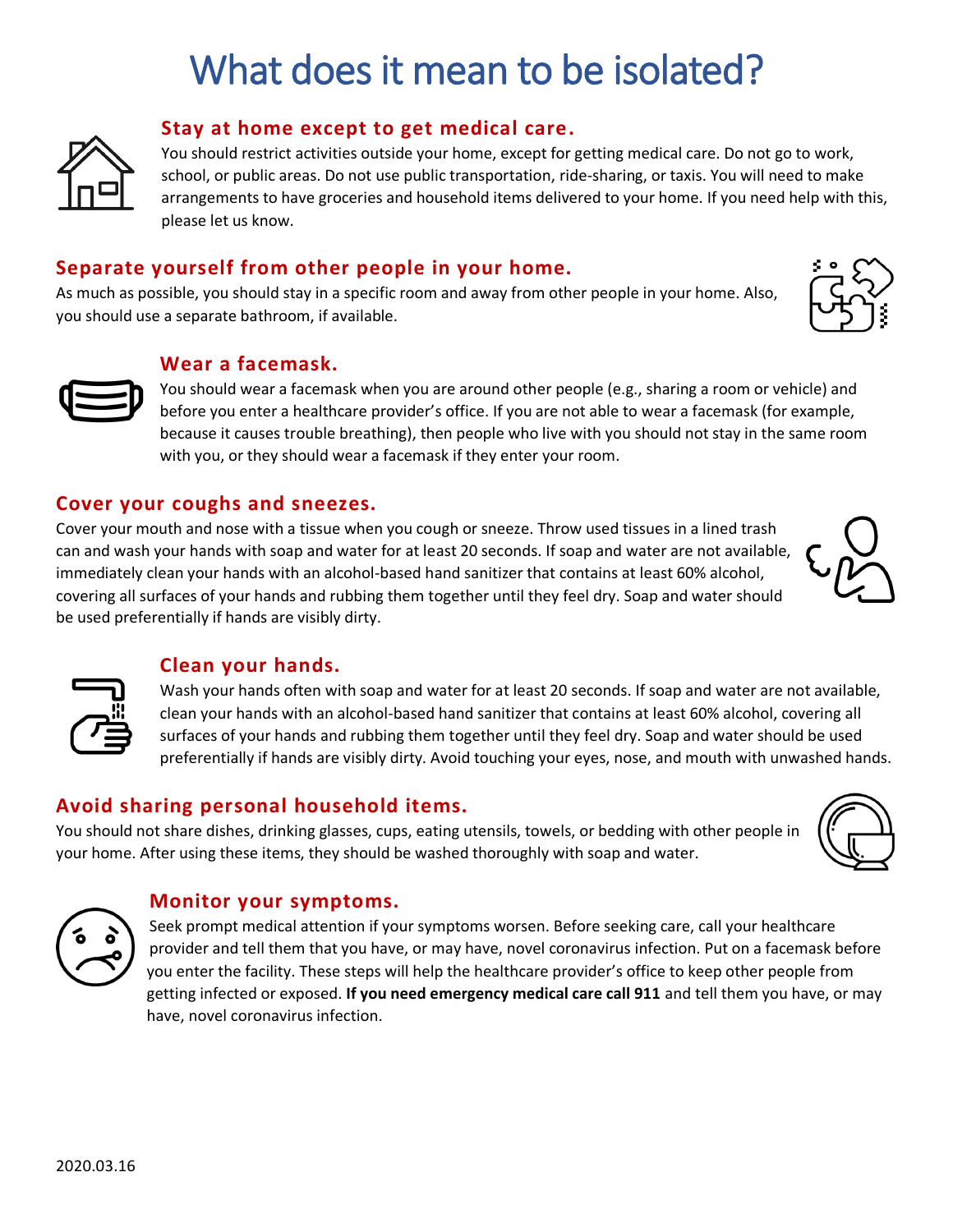# What does it mean to be quarantined?



## **Stay at home except to get medical care.**

You should restrict activities outside your home, except for getting medical care. Do not go to work, school, or public areas. Do not use public transportation, ride-sharing, or taxis. You will need to make arrangements to have groceries and household items delivered to your home. If you need help with this, please let us know.

### **Monitor for symptoms.**

Seek prompt medical attention if you develop symptoms including fever of 100.0 $\degree$  F or above, feeling feverish, cough, or difficulty breathing. Before seeking care, call your healthcare provider and tell them that you are under quarantine for potential exposure to novel coronavirus (2019-nCoV). Put on a facemask before you enter the facility. These steps will help the healthcare provider's office to keep other people from getting infected or exposed.

**If you need emergency medical care call 911** and be sure to tell them you may have been exposed to 2019-nCoV.



#### **Clean your hands.**

Wash your hands often with soap and water for at least 20 seconds. If soap and water are not available, clean your hands with an alcohol-based hand sanitizer that contains at least 60% alcohol, covering all surfaces of your hands and rubbing them together until they feel dry. Soap and water are best if your hands are visibly dirty. Avoid touching your eyes, nose, and mouth with unwashed hands.

### **Avoid sharing personal household items.**

You should not share dishes, drinking glasses, cups, eating utensils, towels, or bedding with other people in your home. After using these items, they should be washed thoroughly with soap and water.





#### **Cover your coughs and sneezes.**

Cover your mouth and nose with a tissue when you cough or sneeze. Throw used tissues in a lined trash can and wash your hands with soap and water for at least 20 seconds. If soap and water are not available, immediately clean your hands with an alcohol-based hand sanitizer that contains at least 60% alcohol, covering all surfaces of your hands and rubbing them together until they feel dry. Soap and water should be used preferentially if hands are visibly dirty.

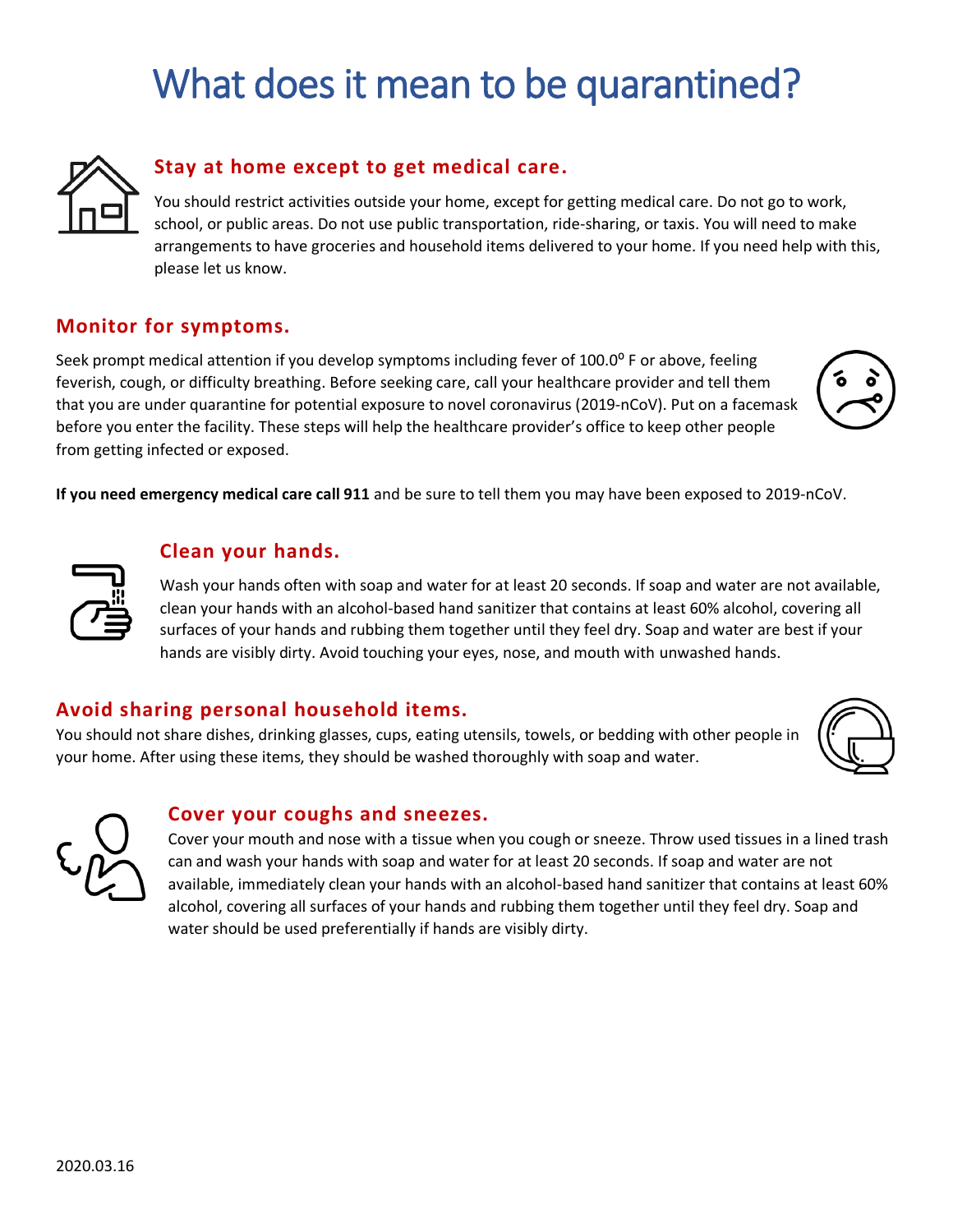# What is Active Monitoring?

# What do I need to do?

- Take your temperature twice a day (morning and night). If you do not have a thermometer we can provide one for you.
- You should keep a record of whether you are taking any medication with aspirin, Tylenol® (acetaminophen), paracetomol, Aleve® (naproxen), Motrin® or Advil® (ibuprofen). If you are taking any of those medications, temperature readings should be taken before your next dose.
- Monitor daily for symptoms including fever (temperature of 100.0° F or above), feeling feverish, chills, cough,night sweats or difficulty breathing.

# What do I do if I develop symptoms?

- **If you need emergency medical care call 911** and be sure to tell them you may have been exposed to novel coronavirus.
- •Otherwise, seek prompt medical attention if you develop symptoms including fever, cough, or difficulty breathing.
- Before seeking care, call your healthcare provider and tell them that you are under quarantine for potential exposure to novel coronavirus.
- Put on a facemask before you enter the facility. These steps will help the healthcare provider's office to keep other people from getting infected or exposed.

# How often will I be contacted?

- The Pasadena Public Health Department will contact you daily by phone.
- During these daily calls you will be asked about your symptoms and temperature that day.
	- If you develop symptoms, contact your healthcare provider immediately; **do not wait** for the health department to contact you to report symptoms.

# How long will active monitoring last?

- Active monitoring will end after 14 days since your last potential exposure to someone with novel coronavirus.
- Your last day of active monitoring will be: \,\,\,\,\,\,\,\,\,\,\,\,\,\,\,\,\,